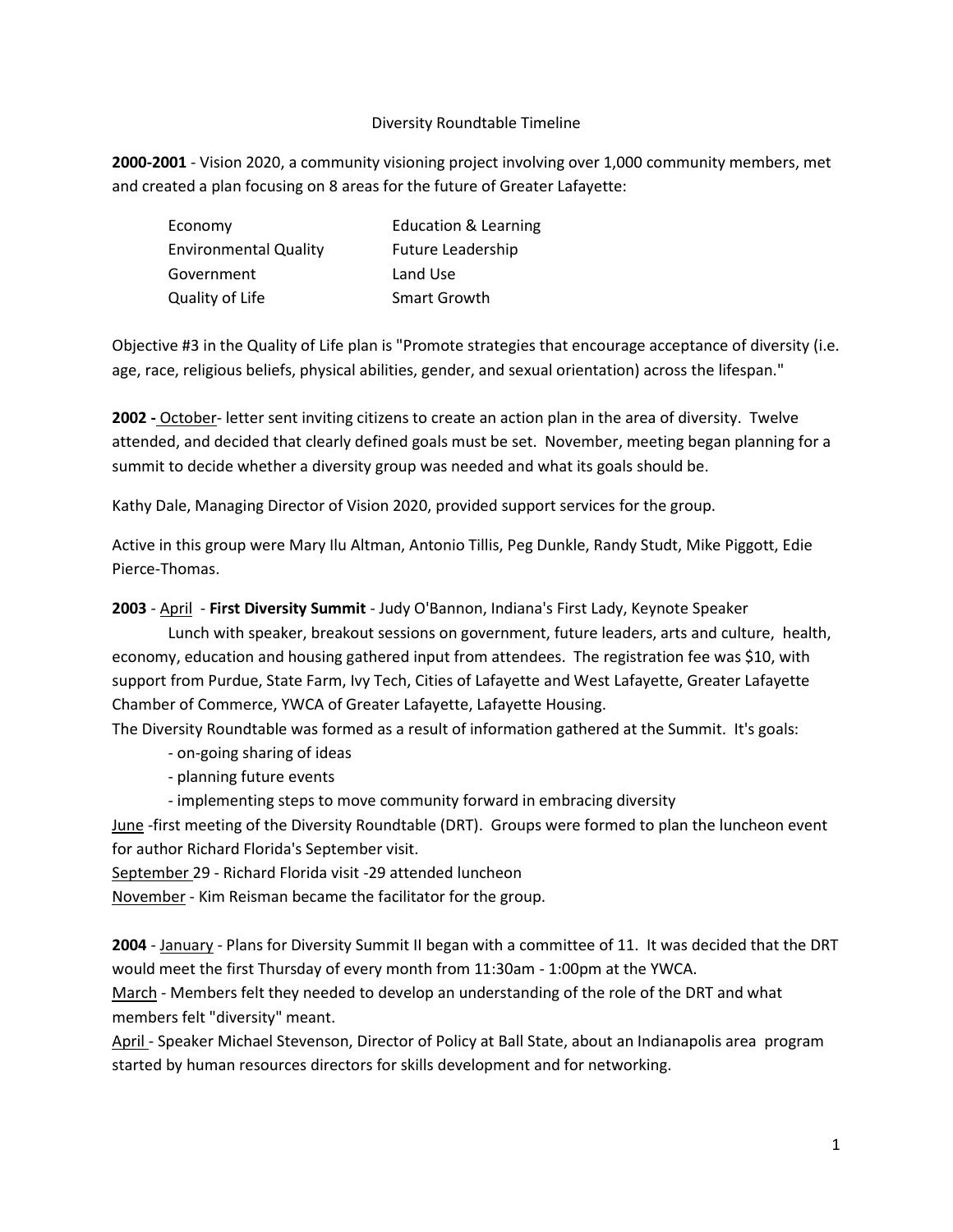September - Program on How Greater Lafayette Health Services is facing language and cultural challenges.

November - Discussion on what effect does diversity of religions have on our community.

December - Summarized topics from earlier meetings - GLBT youth support, medical support staff reflecting the wider community, housing available for extended families.

**2005 -** February **-** Program Meet The Media (WBAA, Radio Works, WLFI, Artistic Media, Journal & Courier and Spanish edition of Journal & Courier) representatives from these companies spoke. April - Anatomy of Hate & Prejudice, Part II Identifying Skill Needs was the program.

**Second Diversity Summit - Leadership in a Diverse World** - S. Lewis McKenzie, Clarion Health, Keynote Speaker

> Lunch with speaker and break-out sessions Jacob Williams, Jr., United Methodist Pastor, closing speaker

Theme: Skill development Topics: Honoring holidays & Traditions Communication in a Diverse Community Building a Future

Challenges to Diversity & Inclusion

May - Jos Holman was facilitator. Three action arenas created to work on diversity concerns: leadership, education and media/awareness.

October - Sent memo to Lafayette Board of Works regarding proposed displays at Riehle Plaza.

**2006** - February - Reports given on progress of the arena groups: Education had completed a survey of local schools (preschool - college) on staff and student diversity and teaching of diversity issues; Media/Awareness wants DRT to generate a list of contacts for various diverse groups in our community that media could use as resource people for their reports.

April - Mayor Tony Roswarski attended and discussed his 2 newly formed councils; African American Affairs and Hispanic Affairs. The Education Arena discussed plans to hold a workshop in June for community members featuring the film *The Angry Eye*.

May - Vision 2020 will be folded into a new group made up of six organizations, most with economic development focus. Planning committee for Diversity Summit III formed.

June - Eyes on Diversity: Involving Our Community held at YWCA. 90 attended. Barb Clark and Dr. Carolyn Johnson led the discussion following the film. The audience broke into smaller groups to develop action plans to create a climate and culture of inclusion. This program was repeated in September at Ivy Tech with 55 attending.

**2007** January - Guests were the chairs of Lafayette's recently formed councils: Ivan Fernandez (Hispanic Council)whose group is focusing on communication, housing, driver's licensing, and bilingual services and Paul Barrett (African American Council) where they are concentrating on business development, crime & justice, education and health care. The Education Arena announced that as a result of the survey conducted earlier they had prepared a bibliography K-12 of materials teachers could use to teach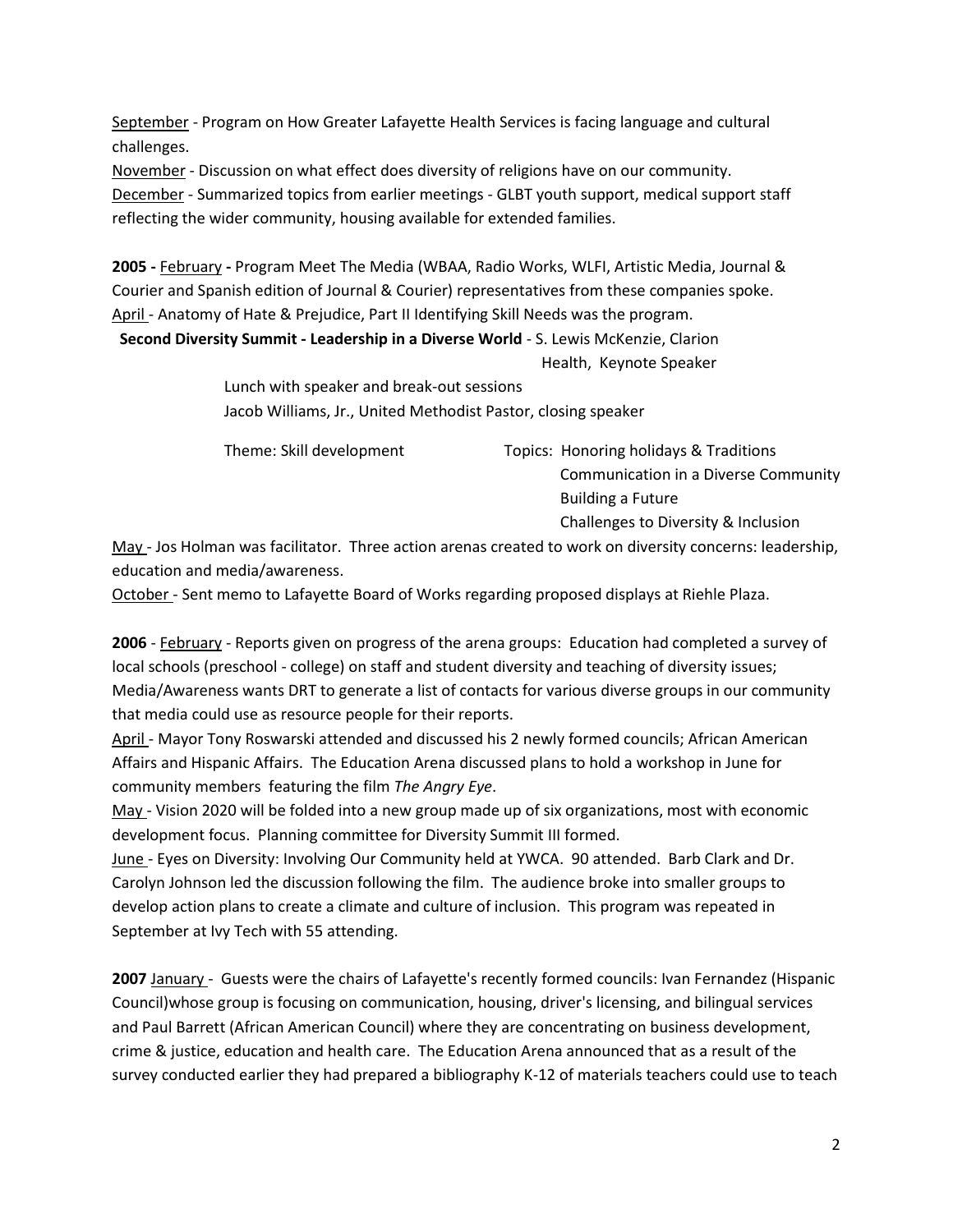diversity issues. A copy would be sent to all schools in our county. They had received permission to do this from school superintendents

March - Renee Thomas, Director of Purdue's Black Cultural Center, was the speaker. Members agreed to distribute the "Willingness to Serve" surveys created by the leadership arena. It is anticipated that the completed surveys will be shared with local non-profit boards as they look to recruit new board members. Discussion again turned to building partnerships with the faith community.

April - **Third Diversity Summit , Economic Impact** - 95 attendees -

chair: Walt Dalsimer Target Audience: Area Businesses

Lunch with speaker and breakout sessions

Closing speaker- woman from state

June - Non-violent communication mini-workshop presented by Sharon McKnight.

October - In cooperation with the three Human Relations Commissions the DRT co-sponsored a forum, Gender Spectrum - An Educational Town Meeting on Transgendered and Inter-sex Identity, broadcast by WBAA. Audience approximately 150.

Representatives from DRIVEN (Diversity and Retention Initiatives through Volunteering, Education and Networking) at Purdue spoke about their organization. Dana Smith was appointed liaison between Lafayette-West Lafayette Development Corporation & the DRT. Jos Holman will present an overview of the DRT at an Eggs 'n Issues breakfast in November.

November - Brainstormed future of DRT with 2 arenas: Education & Awareness and Leadership

**2008** January - Discussion of developing a metric to measure citizen perception of diversity relations in our community for LWLDC. The data would be used as a baseline for future year comparisons. June - Presentation by Leon Walls, Purdue graduate student, giving observations and perspectives of being an African American male living in our community; interaction with police, when shopping, etc. September - Diversity Award given at the Chamber Dinner to self nominated business for quality diversity training and practices. Eli Lilly was the winner. This award was organized and directed by the Leadership Arena of the DRT.

Sonya Margerum presented information on the current and on-going cultural planning process being conducted. The ultimate purpose is to use arts and culture to strengthen the community. October - DRT organized a forum at Ivy Tech focusing on gender, age and race in the current political campaigns.

November - Representatives from the 5 local police departments discussed diversity within their departments and interactions with minorities in the community.

**2009** January - For the first time the summit will have a paid speaker, Tim Wise. The Lafayette Police Department and Caterpillar are confirmed sponsors. there will be only one break-out session. March - The Education Group has revised the Diversity Bibliography, the Friends of the Tippecanoe County Public Library are paying to have it printed and bound, and copies will be hand carried to media specialists in public school and copies sent to private schools.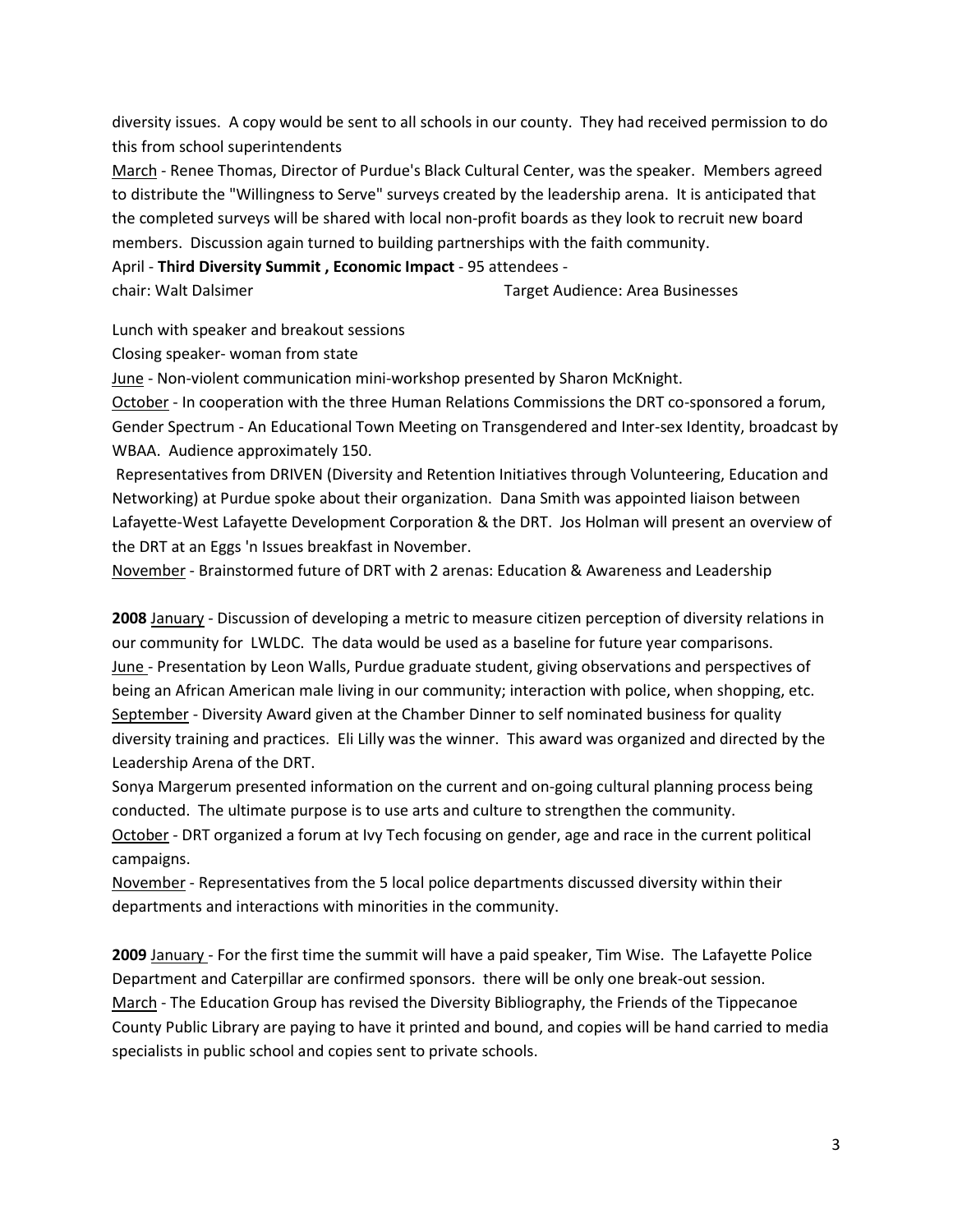# April **- Fourth Diversity Summit - And Justice for All: Creating an Inclusive Community - Tim Wise Keynote Speaker**

Committee Chair: Jos Holman 90 attendees (?)

Lunch with speaker and breakout sessions James Foster closing speaker

June - Diversity in the Media panel presentation. Three representatives from the *Journal and Courier* and one from WLFI.

September - Barb Clark and Clyde Hughes assumed the role of co-facilitators, taking over from Jos Holman. The DRT plans to endorse and work with Ivy Tech to present a series of classes to develop leadership: this is a program developed by the DRT Leadership in cooperation with faculty at Ivy Tech. State Farm was presented with the second Best Diversity Practices Award at the Greater Lafayette Commerce Annual Dinner.

November – John Corey and Cindy Murray gave a presentation on the U.S. Census. Jean Andres agreed to work on a DRT History Project and summarized the history with the help of some other people's notes.

December – Ivy Tech had a Discovery Session on December 10<sup>th</sup> led by Mike Cicholski, who is a facilitator from Ivy Tech. He presented six modules that could be used for a Community Diversity Class. Jennifer Stevens, Ph.D. candidate, working with Dr. JoAnn Miller of Purdue reported on the results of the Climate Survey.

**2010** January – The Law Enforcement Forum was held on January 12<sup>th</sup> at Ivy Tech. WBAA radio produced a live broadcast. The Forum panelists were: Jason Dombowski, West Lafayette Chief of Police; Tracy Brown, Tippecanoe County Sherriff; Kurt Wolf, Lafayette, Police Captain; and Jon Cox, Purdue Chief of Police. Jos Holman was the facilitator. Approximately 100 people attended. Dr. JoAnn Miller presented the summary of the Climate Survey.

March – The DRT held a news conference on March  $2<sup>nd</sup>$  at the GLC Board Room to announce the results of the Climate Survey and to suggest action steps. The following people spoke at the news conference: Mike Piggott, Joe Seaman, JoAnn Miller, Clyde Hughes and Barbara Clark. Walt Dalsimer took over the DRT History Project.

April – The DRT started working on a definition of diversity and redefining the committee structure of the DRT.

May – Judge Don Johnson, DuShaun Goings and Christopher Galbreth made a presentation about the Weed and Seed Program. The DRT talked about possible collaborations between the DRT and the Weed and Seed Program.

September – Elaine Doss worked with a committee to write a proposal and turn it into the Greater Lafayette Community Foundation to fund the Community Diversity Class through Ivy Tech and the DRT. The Best Practices Award was given to Caterpillar and Purdue Office of Supplier Diversity at the GLC Annual Awards Dinner on September  $30<sup>th</sup>$ . Wally Hubbard became the DRT Webmaster and launched the website [www.DiversityTippecanoe.org.](http://www.diversitytippecanoe.org/)

November – There was a news conference on November  $4<sup>th</sup>$  to launch the website and announce the Willingness to Serve Database. The presenters were: Joe Seaman, Barb Clark, Wally Hubbard, Mike Piggott, Linda Sorensen, and Mary Ann Forbes. A new brochure was developed that had the Definition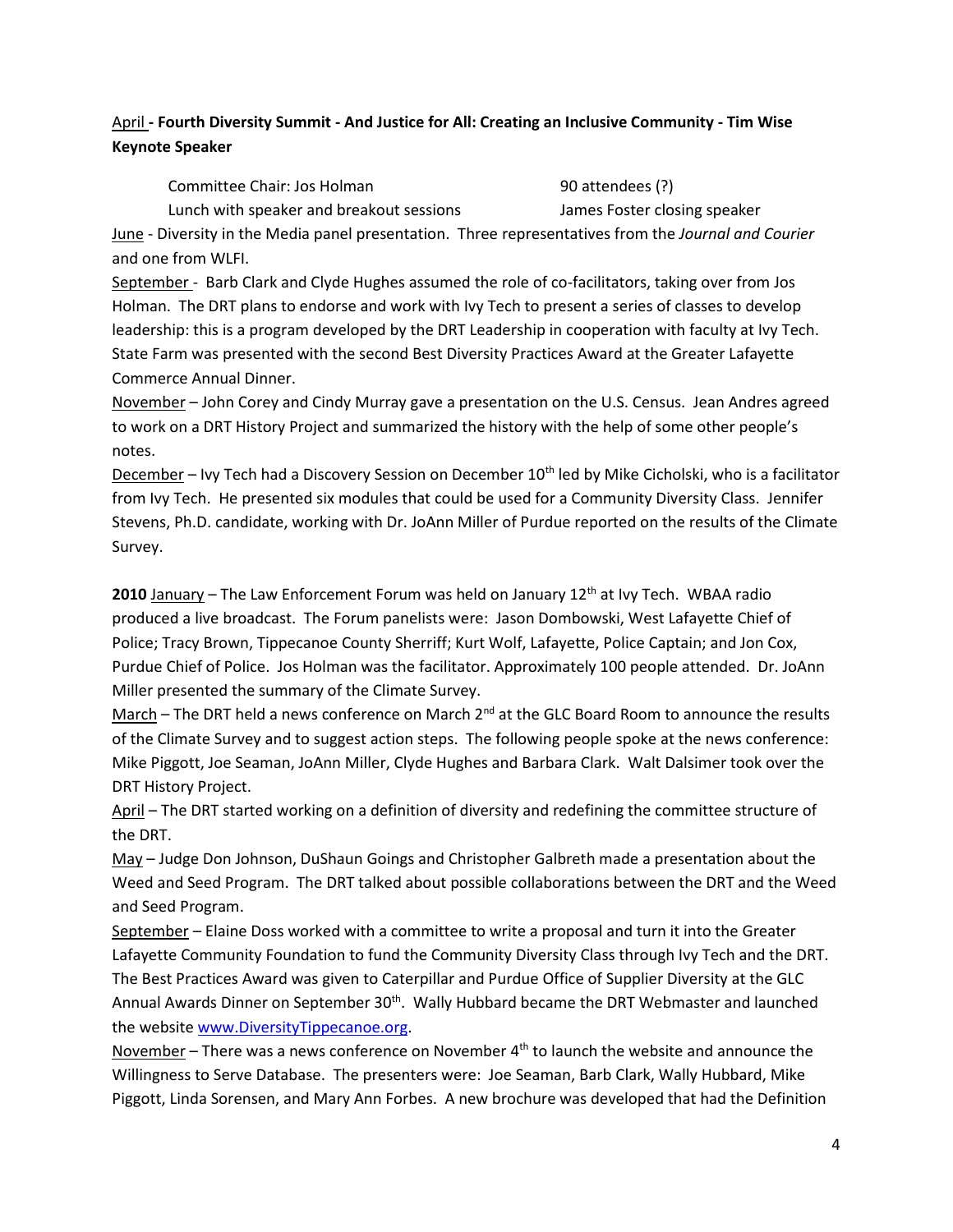of Diversity and the Committee Structure included. The grant application to the Community Foundation of Greater Lafayette for the Community Diversity Class was not funded. Dr. Volker Thomas has agreed to help the DRT with focus groups.

December – The date for the fifth Diversity Summit will be March 24, 2011. The Summit will be at the Holiday Inn Select from approximately 11 am to 5 pm. The keynote speaker will be Debra Simmons Wilson from Engaging Solutions in Indianapolis. Walt Dalsimer resigned from the DRT and gave the job of historian over to Edie Pierce-Thomas.

**2011** February 3 – program on Immigration information led by Fermin Recarte at DRT

March 24 – Diversity Roundtable Summit V – held at Holiday Inn City Center from 11 AM – 5PM – Debra Simmons Wilson of Engaging Solutions was Keynote Speaker.

83 people attended. 60 were paying attendees. (@\$30 each and \$2500 in sponsorships) Ideas for future – ask if this is their first summit on future evaluations; look at ways to target groups to participate; need to explore how to get 100+ paying attendees; look at partners in this endeavor who in turn would bring their cohorts. About \$1100- 1200 surplus was realized.

Each work group came up w two action steps. DRT to discuss further to put into action.

March – Focus Groups will begin soon. Christopher Munt is working on this with Kelly Leonard and with the assistance of Dr. Volker Thomas.

April – Annual Best Practice awards – nominations to begin in June. Two new awards this year – beside the two Workforce Diversity Best Practice Awards (one for large businesses and one for small businesses (50 or less employees), adding Non-Profit Diversity Award and Individual Diversity Award.

Training for the DRT – Diversity Competency Training – hoping to still have in May but at least 1 -1/2 hrs needed, - may hold two DRTs in May – one regular and one for the training.

Barb Clark will send DRT brochure and possible web pages to Cecilia Tenorio for students to translate into Spanish.

June – Quality of Life Committee of GLC presented community survey to be implemented as part of the collaboration with Next Generation Consulting group.

August – Focus Group Study is without a facilitator at this time so the search continues to finalize the study.

September – Annual Best Practice Award winner for 2011 was awarded to Ivy Tech Community College, announced during the GLC annual dinner.

The DRT had booths at the following 2011 events: OUTFest, Global Fest, Hanna Fest and Global Fest.

November – There was a training session with DRT members and Dr. Christine Taylor of Purdue as part of a "Diversity Competency Training" that was just an exercise for DRT members.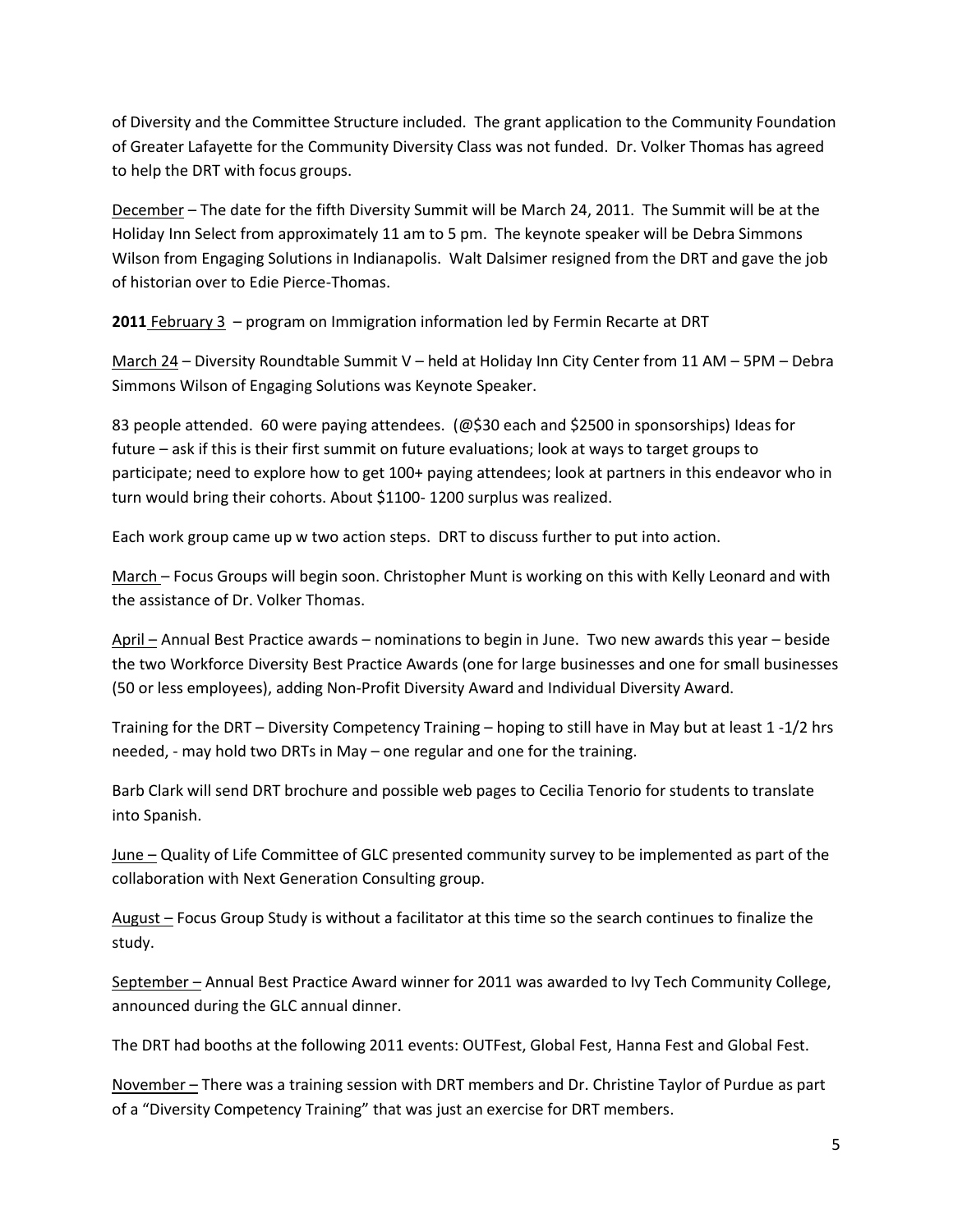Dr. JoAnn Miller of Purdue University agreed to facilitate the Focus Group studies. She was originally involved with the climate study so her involvement was a great renewed partnership.

There was a budget submitted to GLC for dollars for the upcoming focus groups and also to use the net profits gained from the 2011 summit. The budget was approved.

**2012** January – There was a \$2500 grant applied for and received by the Tippecanoe County Library through the American Library Association (ALA) and the Fetzer Institute to host "Building Common Ground: Discussions of Community, Civility, and Compassion."

The library partnered with The Diversity Round Table (DRT) of Greater Lafayette Commerce (GLC) and the Division of Diversity & Inclusion, Purdue University to develop multi-formatted programs combining local and Building Common Ground (BCG) resources. The programs offered the opportunity to explore civility and inclusion.Local BCG plans include:

- Three focus groups of underrepresented communities African American, Latino/Latina, and LGBTQ. Results to be reported in May.
- Conversation Circles slated for September
- Charter of Compassion programs starting in September
- Public forums to foster engagement, reflection, and civil conversations within the larger community
- A list of action items for the 6th DRT bi-annual Summit, Spring 2013

February – The focus group studies took place during February in three sessions. Three groups, facilitated by Dr. Miller, were evaluated similar to the original climate study but participants went into more depth. The groups were African Americans, Latinos and LBGQT. There were a total of 28 participants between the three groups. Total spent was less than \$400 for food, gifts and food during the sessions for participants. Some donations were accepted to help. Dr. Miller transcribed the group's interactions. Thank you to Christopher Munt who spearheaded this project.

March – The ALA Grant monies were received and the TCPL will be the stewards of the funds. A Press Conference was held announcing the grant and how the dollars will be used to start a program called "Conversation Circles." Conversations circles were a community call to action that came out of the 2011 Summit.

There was a "Training for Trainers" in which facilitator Dr. Mary Trujillo came and taught a group of 17 that will be the conversation circle facilitators. The community wide call out will begin September.

April – There was an Immigration Forum sponsored by the DRT. It was held on April 23<sup>rd</sup> 7p at Ivy Tech Community College that included 3 Panelists and a Moderator : Judge Tom Busch moderator and panel members included: Angela Adams, immigration attorney, James McCann, Political Science Professor from Purdue, and Dave Barry, Dean of School of liberal Arts and Science Ivy Tech. The panelists made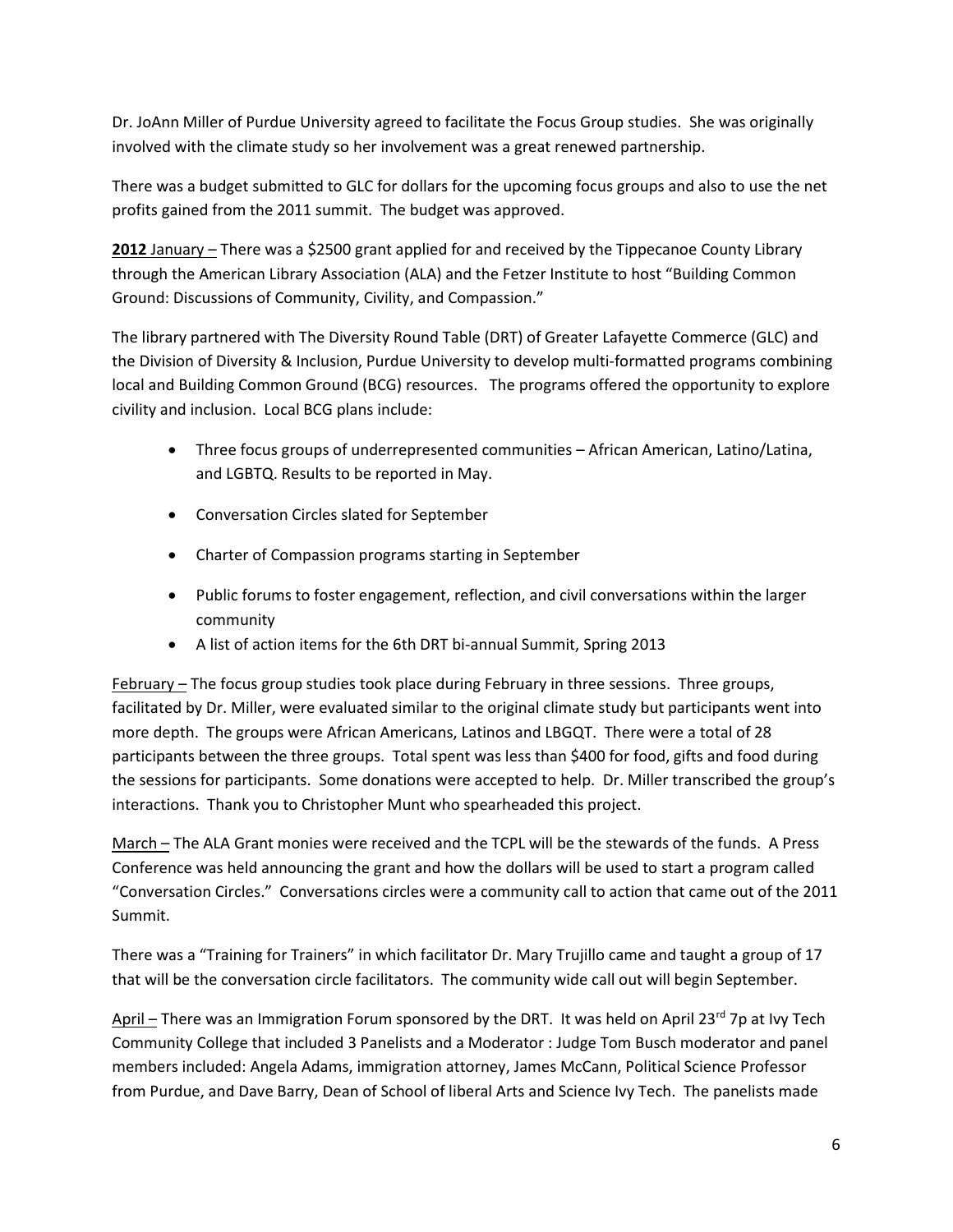brief statements and then answered prepared questions as well as audience questions. Total attendance was around 60 audience members. WBAA did a live broadcast of the event.

June – The Conversations Circle Facilitators met for the first time since the initial training in March. There were 3 sessions to finalize training for facilitators. There will be a community call out to participate in the Conversations Circles during September after the training sessions are completed.

September – The Best Practice Awards were given as follows during the GLC Annual Dinner: Large Company, Graybar Inc, Diversity Leader Award, Jos Holman and Non Profit, Latino Center for Health and Education. No Small Company award was given during 2012.

DRT had tables at the following annual events: OutFest, Global Fest, Hanna Fest and Latino Fest.

Joann Miller reported the following findings from the Focus Groups during the DRT Meeting: Each of the three focus groups (African Americans, Latinos, and LBGQT) expressed different themes. The Black group focused on the idea of community. The Latino Group focused on equal opportunity and fear. The LGBQT group focused on the need to feel comfortable.

Joanne stated that as a researcher, there were no surprises. Overall, people felt that the Lafayette Community has more positive aspects than other places. People want to be here to raise their families.

October – Dave Bangert and Dorothy Schneider from the Journal and Courier visited the meeting to have an open discussion on how the local paper covers Diversity. It was a great dialogue and DRT decided it needs to help keep diversity topics, events and concerns known to the Journal and Courier as part of our commitment to the community to be aware of local diversity.

Conversation Circle call-out yielded about 51 participants from the community. The facilitators and participants were divided into 6 groups (with 6 to 11 in each group) that were to meet at least 3 times between October and December 2012. Then there will be a "best practices" debrief.

An annual budget for DRT activities was submitted to and approved by the GLC Board for activities for 2013.

**2013** January – Jeff Smith and Jamie Jackson of WLFI TV-18 visited the meeting to have an open discussion on how the local TV Station covers Diversity. There was good dialogue with these visitors. The DRT resolved to actively recruit the media to participate in DRT meetings not just report diversity to the media. More of a partnership could be developed.

The first round of Conversation Circles was finished. Results from a debrief survey indicated 51 people signed up and 35 people attended at least one session. The program was considered a success.

The future of the conversation circles was thought to be too large for the DRT so they looked for a local group or agency that would keep the circles as a permanent home. After searching, the YWCA offered to house the program. DRT would facilitate one more session as a way to "train" the YWCA as to how the program is currently ran.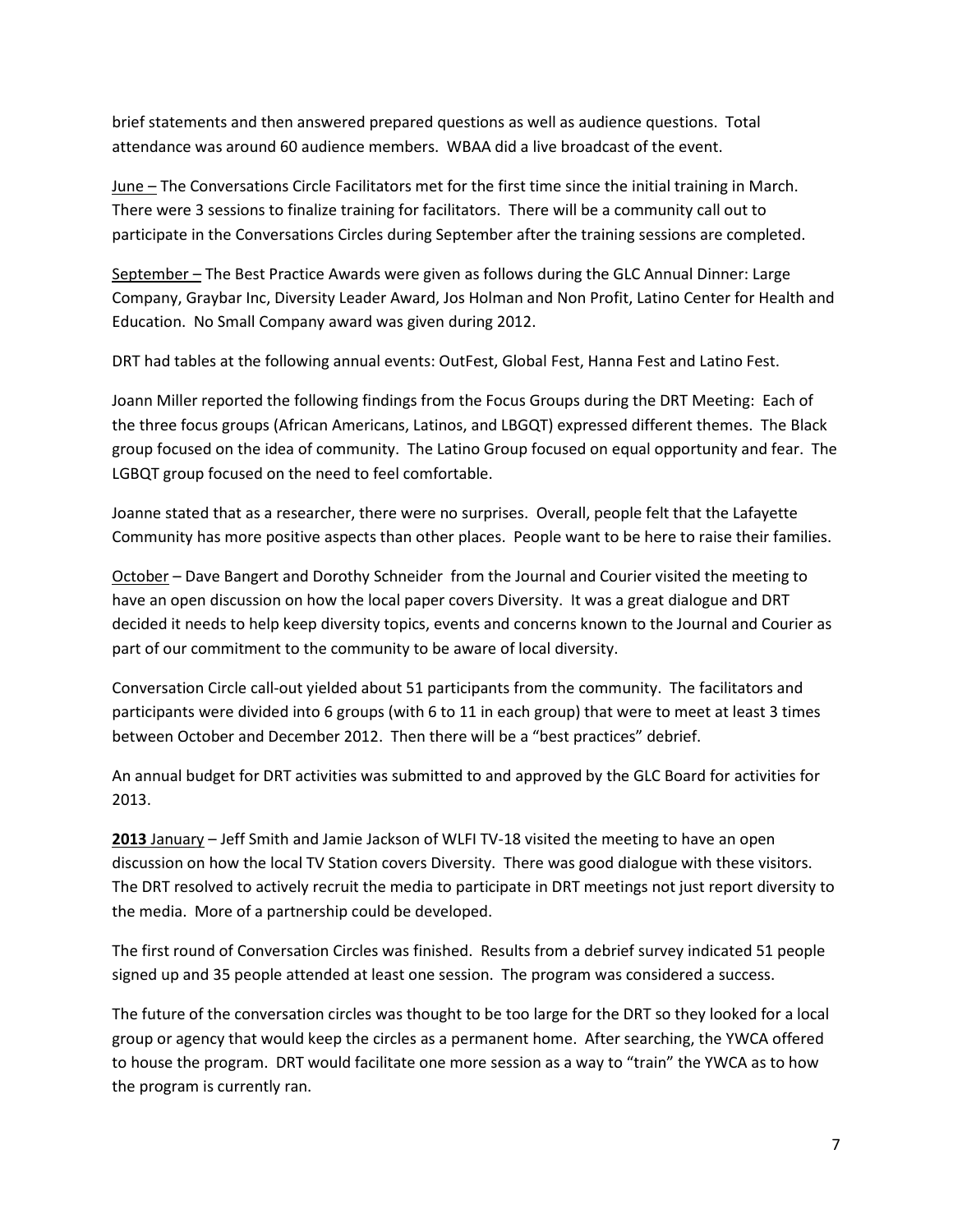February – Lafayette Police Chief Pat Flannelly visited the meeting to have an open discussion on how the new leadership at LPD will address Diversity. There were various questions presented ahead of time to the Chief and also open Q&A during the meeting. Overall Chief Flannelly is aware of local diversity issues, has diversity training in his force and is open to a relationship with the DRT as a source of community dialogue on diversity issues/topics.

April – The Biannual Summit was held on Thursday April 11<sup>th</sup> at Ivy Tech Community College. Summit VI "Greater Lafayette is a Great Place for all People" was held from 11am to 4:30pm. The basis of the summit was from the GLC Quality of Life Council's Goal #8. The day included a Keynote Speaker before lunch, Gloria Thomas form University of Michigan who acted as an expert city that "gets diversity." Following lunch there were 3 panel discussions: Young Professionals, Latinos and Internationals. The closing session was a marketing session run by Dearing Group to gather ideas on how to launch a community campaign to celebrate the existing diversity of Greater Lafayette and also make our community more inclusive and welcoming. Total attendance was around 90 participants, there were 4 panelists on each panel, one moderator for each panel and the event was emceed by Mike Piggot. It was a very successful summit and received both radio, TV and newspaper coverage. There was a net profit of about \$1005 that will be used for 2014 DRT activities.

June - 90-100 people attended the film "Inlaws and Outlaws" and 35 stayed to participate in conversation circles.

The DRT will share a booth with the Human Relation Commissions at 4 summer festivals: OUTfest, Global Fest, Hanna Fest and Latino Fest.

July - The DRT website is now offline. Wally Hubbard, webmaster, and Mike Piggott will look for another host for our site.

September - Dr. Tithi Bhattacharya, professor of South Asian History at Purdue, presented a power point - "How Women's Rights Intersect with Diversity".

Wally Hubbard announced that Stormfront Productions is now hosting our website. He requested new articles for the site, www.diversitytippecanoe.org.

October - Mayor Tony Roswarski gave a talk on the state of Lafayette's youth and responded to questions asked by DRT members.

November - A panel with representatives from Heartland Clinic (Buck Black) and Mental Health America (Scott Cook, Tiefa Hernandez, Michael Oxenrider) discussed issues of employment discrimination and overcoming stigmas associated with having a mental illness.

A representative from Freedom Indiana was present and answered questions concerning the "Nix HJR-6 Campaign". HJR-6 is a bill to add an amendment to Indiana's state constitution banning same-sex marriage.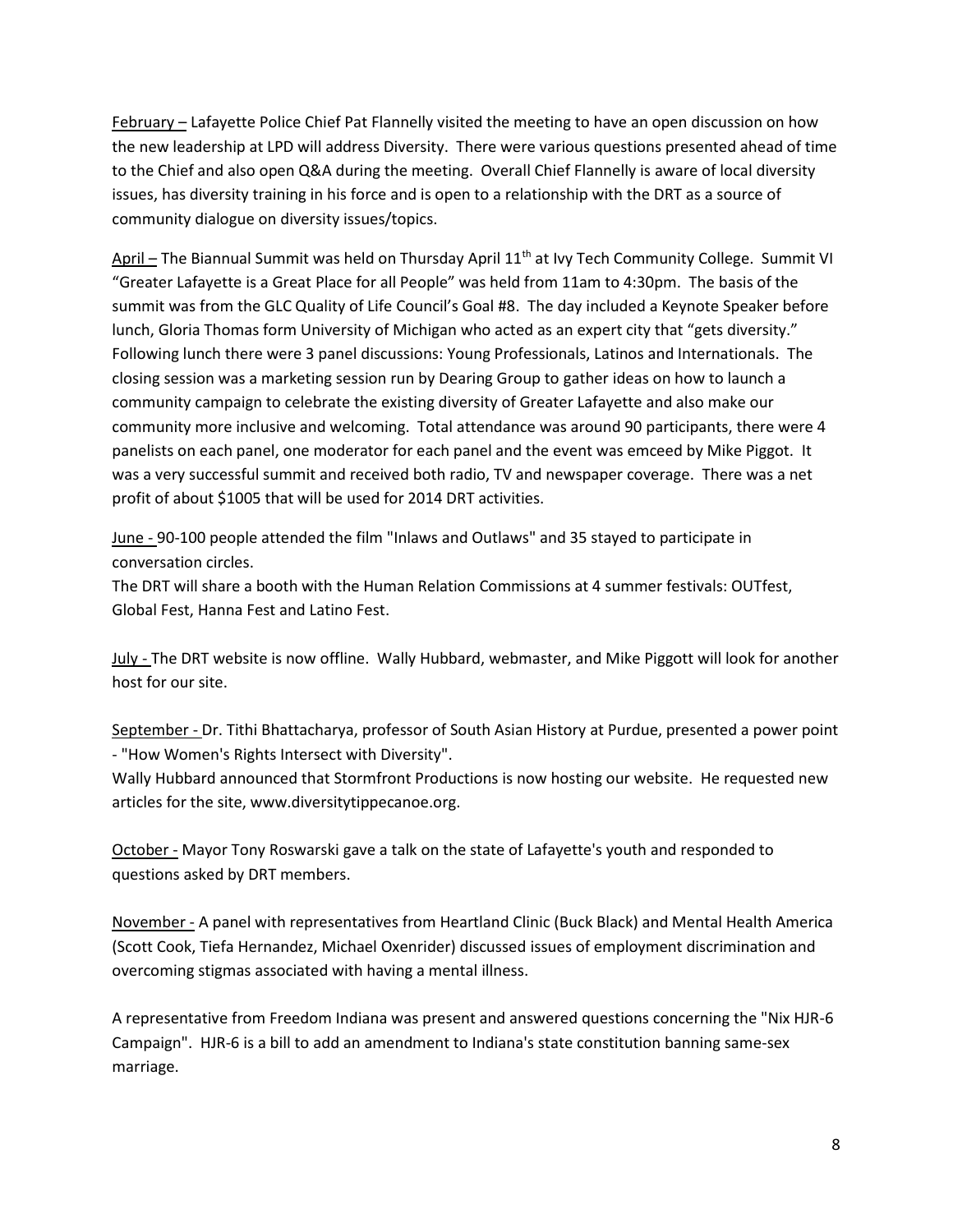December - Dr. Christine Taylor, Vice Provost for Diversity and Inclusion, and Captain Eric Chin, Purdue Police Department, clarified the difference between hate crimes and bias incidents as well as explaining the reporting techniques used by Purdue.

## **2014**

March - Bob Dearing of The Dearing Group gave a presentation on "Introduce Yourself", a proposed marketing campaign to help our community understand the diversity of our town. About 150 individuals representing a variety of interest, occupations and activities would be profiled and their photos and information printed on 5" x7" cards. The cards would be made available at various public sites for people to pick-up. The cost would be from \$65,000 - \$100,000. Greater Lafayette Commerce would supply the funding.

The group discussed various topics for the 2015 Diversity Summit. Microagressions was thought to be a good theme. Jos Holman will lead the summit planning committee.

July - Barbara Kerkhoff and Christopher Munt updated the group on Conversation Circles. Facilitators training will be Sept. 7 and a call out for group members on Sept. 22. The groups will meet from October - February. The handout "Creating a Safe Container, Dynamics of Dialog" was distributed. It charts how a conversation moves through the cycle.

September - Mike Piggott re-introduced the idea of having the DRT take responsibility for Goal One of the Quality of Life Council, "A Place for All". The DRT would work with the Council rather than under the GLC Council. The group approved.

Jos Holman led the group through a wide-ranging discussion of the events in Ferguson, MO. Participants continued the conversation whose focus included events, questions and concerns in our community.

October - Sheila Rosenthal, Sadie Harper Scott and Laura Marland updated the group on the September gathering of Moral Mondays held at the State House.

All four sessions of Conversation Circles are full. There is a wait list of individuals who would be interested in participating in the next round of Conversation Circles.

November - The DRT and the Journal and Courier will host a panel discussion on Nov. 12th on "The Great Chicago Myth". This is the Journal and Courier's in depth report looking at the number of African Americans from Chicago who have settled in our community in recent years.

December - Susan Brouillette gave a program on current issues facing immigration. Susan works at the Lafayette Urban Ministry helping immigrants in our community who are seeking assistance on the steps needed to become a US citizens.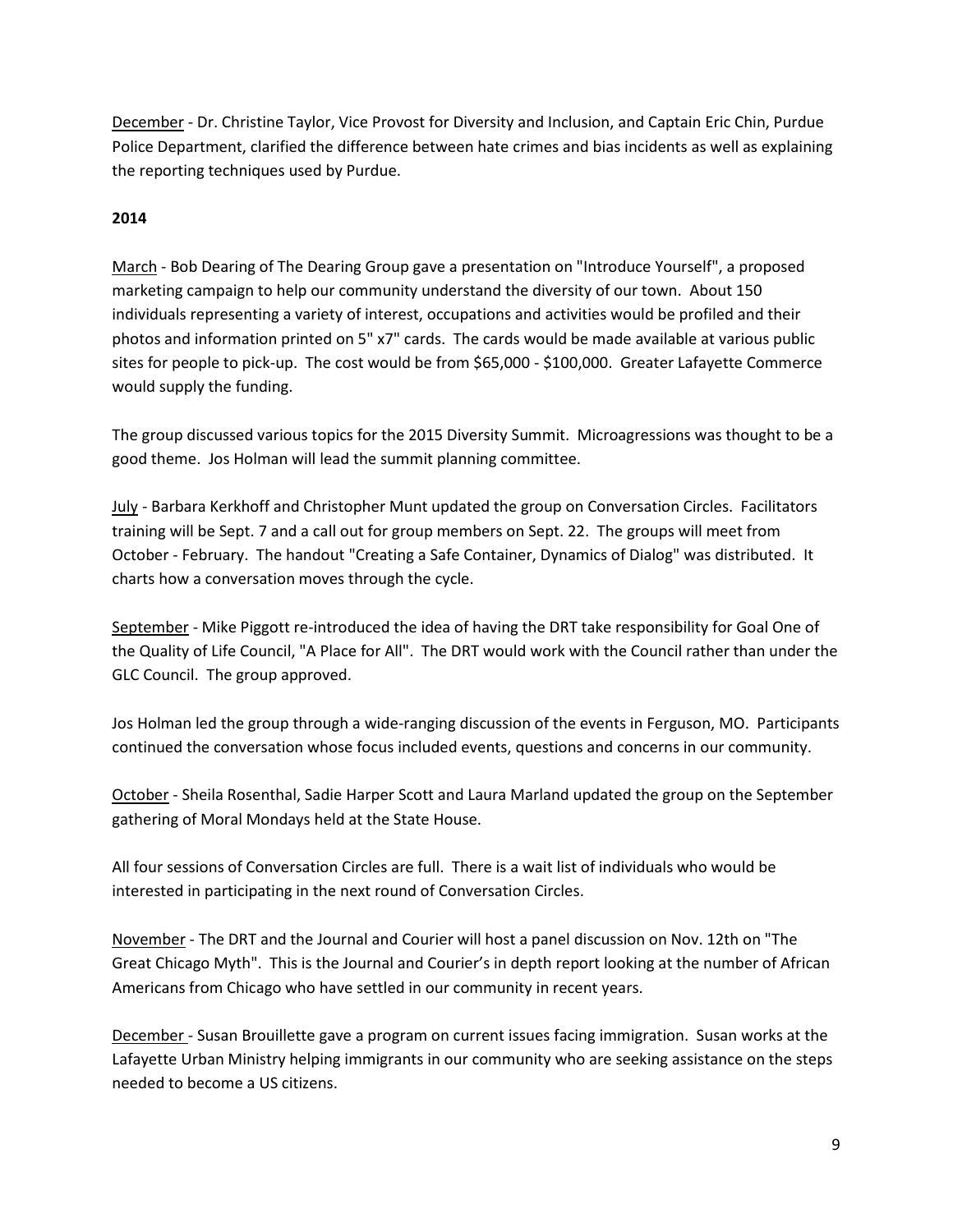Howard Witt, publisher of the Journal and Courier, debriefed DRT members about the November forum "The Great Chicago Myth". It had an attendance of over 100 people. He also announced that Taya Flores will be the new diversity beat reporter at the J&C.

## **2015**

January - A subcommittee was formed to learn more about the diversity training that is given within the 4 local police departments.

Jos Holman announced that the 2015 Diversity Summit will take place Thursday, April 23 with Dr. Derald Wing Sue speaking on Understanding Microagressions.

March - A new Facebook group, "Diversity Roundtable", has been formed with the intention of using it to send instant updates of events or programs taking place in our community of interest to DRT members.

April - The committee that researched police department diversity training gave their report which can be found on the DRT website.

The group discussed the Religious Freedom Restoration Act that was passed by the legislature and has caused negative reactions from around the country.

Members were urged to get their tickets (\$35) for the Diversity Summit which will be held on April 23rd at Ivy Tech Community College. The topic will be microaggressions . The cap for lunch is 145 people. Others who wish to attend may purchase a ticket for \$20 to attend Dr. Sue's lecture and the breakout sessions. The budget is on track with a good number of tickets purchased and sponsors willing to support. A final wrap-up will be made following the event.

May - There was a Summit feedback/debriefing. Approximately 175-200 people attended the summit. The event began with lunch and was followed by Dr. Sue's lecture and 3 break-out sessions. During lunch a power point was played that gave examples of microaggressions and how they impact people. Jos Holman stepped in at the last moment to substitute for the closing speaker who was ill. Jos summed up the day and encouraged participants to apply what they had learned to make Tippecanoe County a greater place for everyone.

Joan Marshall, chair of the Police Diversity Training Committee, reported that the committee felt that the next step our community might make is a discussion about how to foster an even better partnership between the community and the police forces.

A lively discussion took place regarding the DRT's response to the Religious Freedom Restoration Act. Should our group urge the GLC to make a statement? Does or should this group take stands on political issues, how do we come to consensus and how does one become a member of the DRT, should the DRT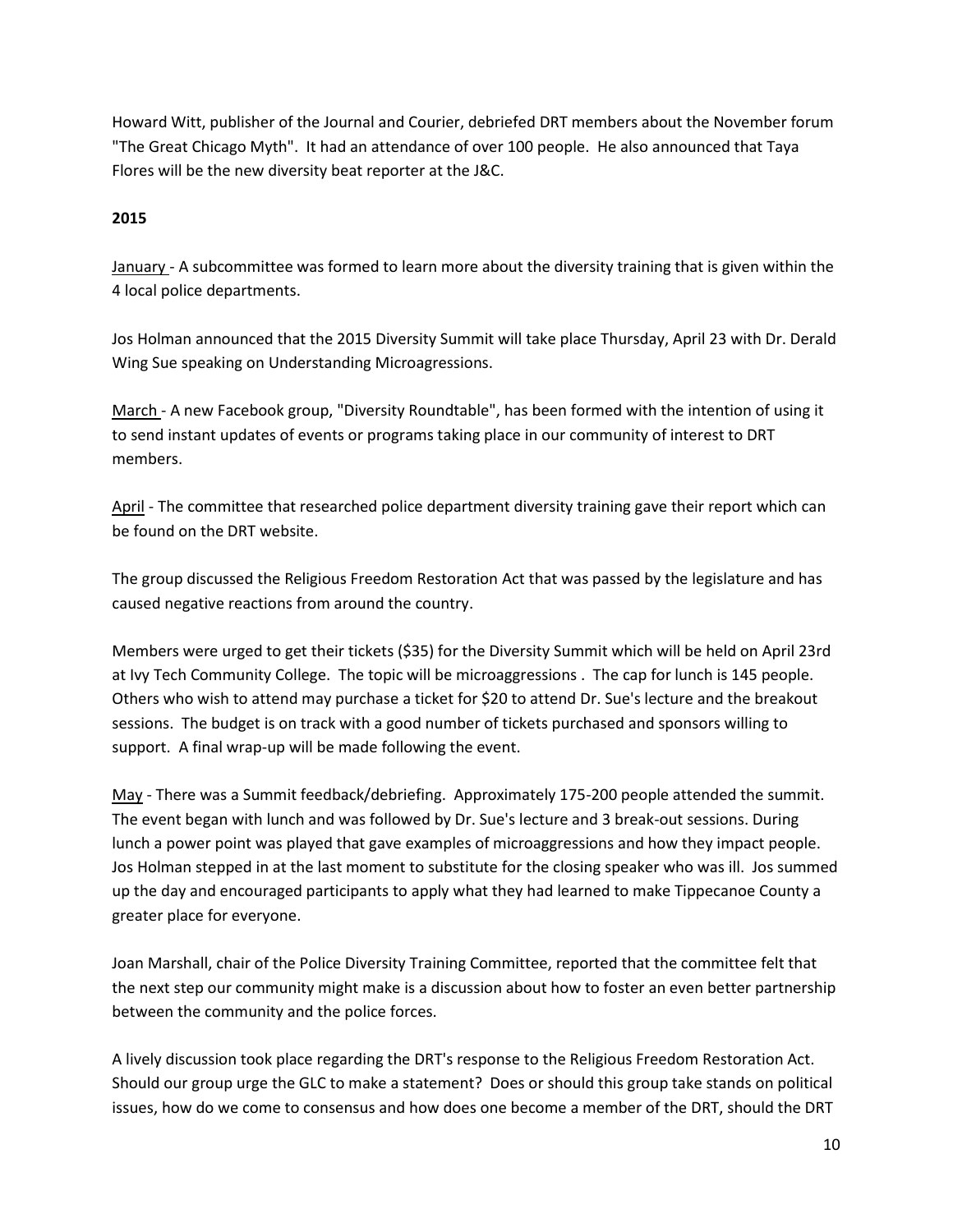mission statement be reviewed? Because of time constraints Barb Clark said that the DRT Steering Committee would review the discussion points. The issues raised will be discussed at a future meeting.

June - The final report on the DRT summit showed that there was roughly a \$3,000.00 surplus to use for the next DRT summit.

Joe Williams from Duke Energy spoke about the company's efforts to hire employees to have a diverse workforce.

Joan Marshall led a discussion related to the Police Diversity Training report from the April 2015 meeting. The committee was asked to return to the DRT with suggestions for a program for the community given by police departments to foster better relations between the police departments and citizens.

The DRT Steering Committee thoroughly discussed the direction of the DRT and if the mission of the DRT should be revisited. The Steering Committee decided that the current model worked well.

July - The Police Diversity Training Subcommittee suggested 3 possible community events that the DRT could sponsor to help build understanding between community members and police.

September - DRT Best Practiced Awards were announced. They were presented at the Greater Lafayette Commerce Annual Dinner on Sept. 16<sup>th</sup>;

Workforce Diversity – large business – Lafayette Journal and Courier Diversity Leader – Barbara Clark Diversity Leader – non-profit – 2 winners – The Arc of Tippecanoe and Congress Street United Methodist Church

Randy Schmidt, Tonnie Miller and Felicia Ahasteen-Bryant presented a program on local Native American history and Prophetstown State Park

October - The program was centered on voter issues in Indiana and given by Sheila Rosenthal, Clyde Hughes and Joanne Evers.

November - There was a program presented by Purdue Provost Deba Dutta who discussed diversity efforts at Purdue.

# **2016**

**January - Sue Scholer and Sherry McLauchlan from the League of Women Voters presented a program** on redistricting.

March - Dr. Ahmed Indrissi Alami, director of Purdue's Arabic Program in the School of Languages and Cultures gave a "primer" on Islam.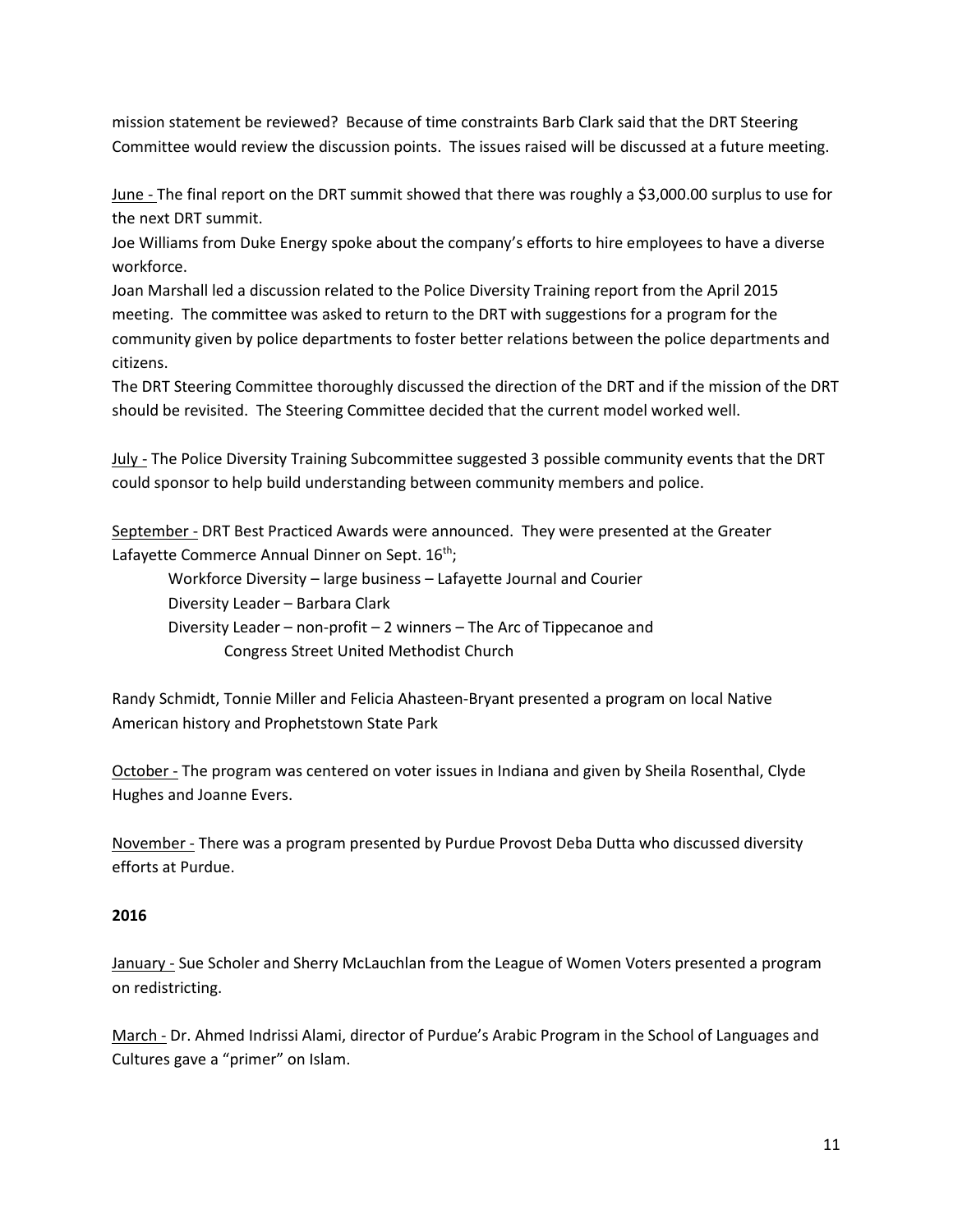April -Jos Holman gave a program on civil rights activity in Tippecanoe County. Featured were segments of a documentary called Black Purdue highlighting experiences of African Americans at Purdue from the late 19<sup>th</sup> century to more recent times.

June - Betty Nelson gave a presentation on Sundown Towns, places where deed restrictions meant that non-Caucasians could not buy homes. In the 1970s more than half of all incorporated communities outside the South were closed to African Americans. When the Supreme Court ruled that ordinances making towns white were unconstitutional, local contractors then used land covenants. It was even dangerous for African Americans to travel through parts of the US. The Green Book was written providing information for African Americans who were traveling throughout the US, a resource for safe travel.

July - Ja'Niah Downing from Purdue's Office of Admissions gave a program on under- represented minorities (URM) at Purdue. Indiana's whiteness and college readiness are issues in recruiting this population. Lack of community is the primary issue that keeps URMs from enrolling at Purdue.

August - A committee was formed to explore the possibility of the DRT sponsoring an educational community forum on the issue of gender identity. This would be helpful since Lafayette City Council and the Tippecanoe County Commissioners are considering adding transgendered protection to their discrimination ordinances.

September - The gender identity forum will not take place because there was no consensus on focus. The Best Practices Awards were announced:

| Workplace Diversity:  | The Fountain Trust Company                         |
|-----------------------|----------------------------------------------------|
| Diversity Leader:     | Randy Studt                                        |
| Diversity Non-Profit: | Unitarian Universalist Church of Tippecanoe County |

October - The program was Muslim Neighbors: An Interfaith Initiative. The speakers are part of a group reaching out to correct inaccuracies and misunderstandings about Islam and Muslims.

November - The program was Steve Horne shared information on understanding the committee/board openings for non-profits in our community.

December - The DRT Diversity Summit will be April 13<sup>th</sup> at Ivy Tech. The focus will be on Is Tippecanoe County a Welcoming Community? Dr. Will Miller will be the keynote speaker and Bryant Smith will be the closing speaker. There will be a panel with a variety of views and thoughts on the topic. Betty Memmer from Planned Parenthood gave a power point presentation on the HIV epidemic and its impact on minority communities.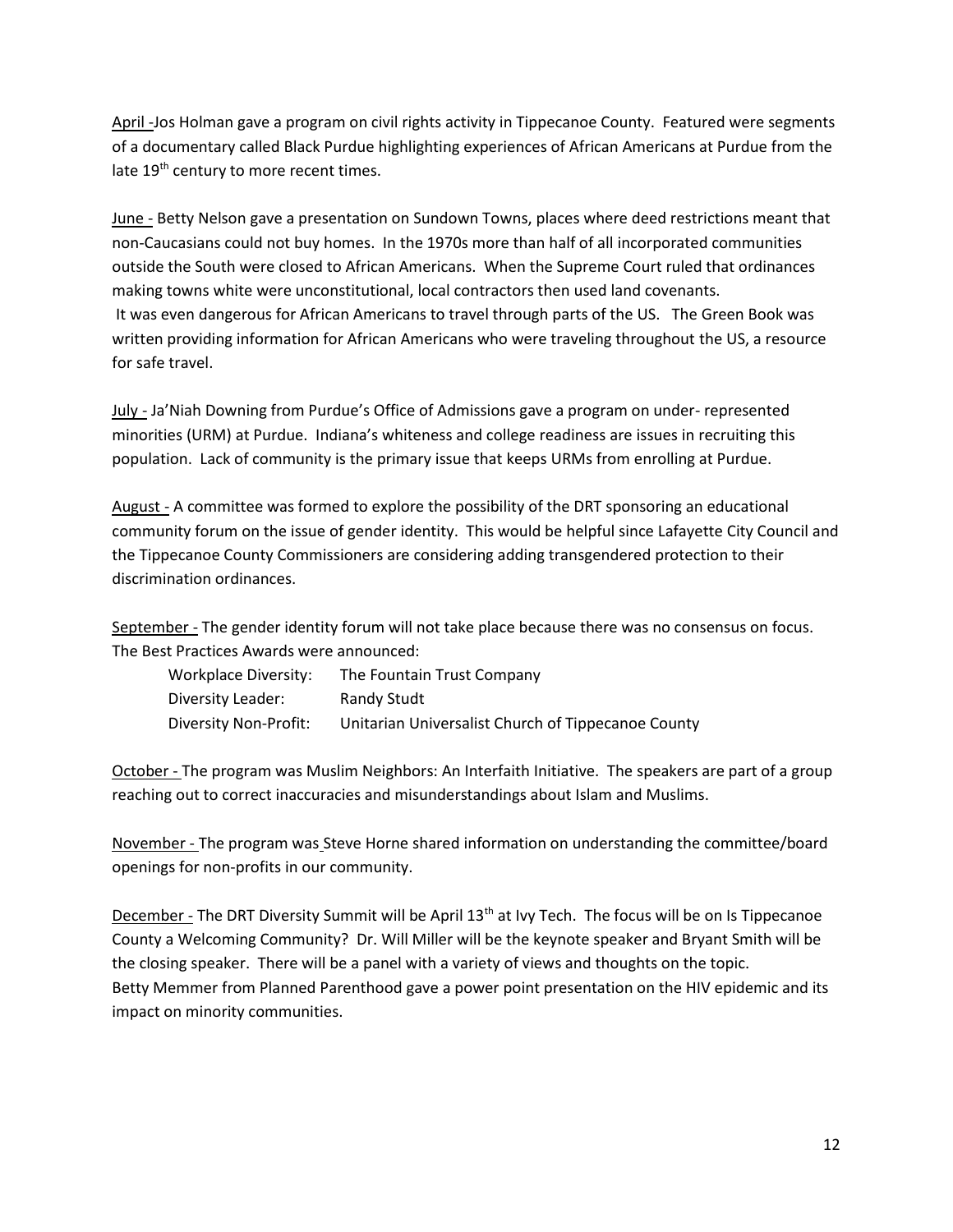#### **2017**

January - Updates on current projects were given. A discussion began on how the DRT makes decisions. As new people attend the DRT's monthly meetings there is confusion as to how the DRT operates, and a review of the group's manner of conducting its "business" is reviewed every 2-4 years. This conversation continued through August. (February- relationship between the DRT, the Quality of Life Council and Greater Lafayette Commerce; March- who is a voting member; April- what is consensus; May- consensus vs. voting; June-how we make controversial decisions; July-benefits of DRT being part of Greater Lafayette Commerce and controversial decisions where consensus cannot be reached; Augustmotion passed that the DRT operate on a consensus model, when consensus cannot be reached a vote requiring 2/3rds majority of those present is required to pass.)

March - Purdue Provost Deba Dutta returned to present an update on Purdue's diversity efforts. He noted that his office presents programs to the wider community because change cannot be just the campus community.

April - Information was provided on Purdue's Black Cultural Center, its' history and programs. Lowell Kane, Director of the LGBTQ Center described the services and programs offered, stressing that education, outreach and support are the three core missions of the center.

**June -** A final report of the Diversity Summit was given. The focus of the summit was" Is Tippecanoe County a welcoming community?" Speakers were Dr. Will Miller and Bryant Smith. A panel of diverse community residents gave their perspectives. The Good to Great pledge was available for community members to sign. 125 people attended and their feedback was positive.

August - The DRT came to consensus and chose to remain with Greater Lafayette Commerce. A definition of a voting member of the DRT was developed.

September - The DRT Best Practices Awards, presented at Greater Lafayette Commerce's Gala, were announced: Lafayette Police Department- large business, YWCA- non-profit and Rene Thomasindividual.

October - Bryant Smith presented a program "Polish the Gem", a look at language and ways to discuss the power of words with others, asking them to be critical thinkers and view things from a different perspective. Mr. Smith will be the keynote speaker at the 2019 Diversity Summit.

November - Dr. David Atkinson presented a program on the alt-right.

December - Dr. Linda Pfeiffer, Purdue Research Center for Climate Change, provided information on the Center's work – reporting on changes in Indiana's climate and its effect on the general population.